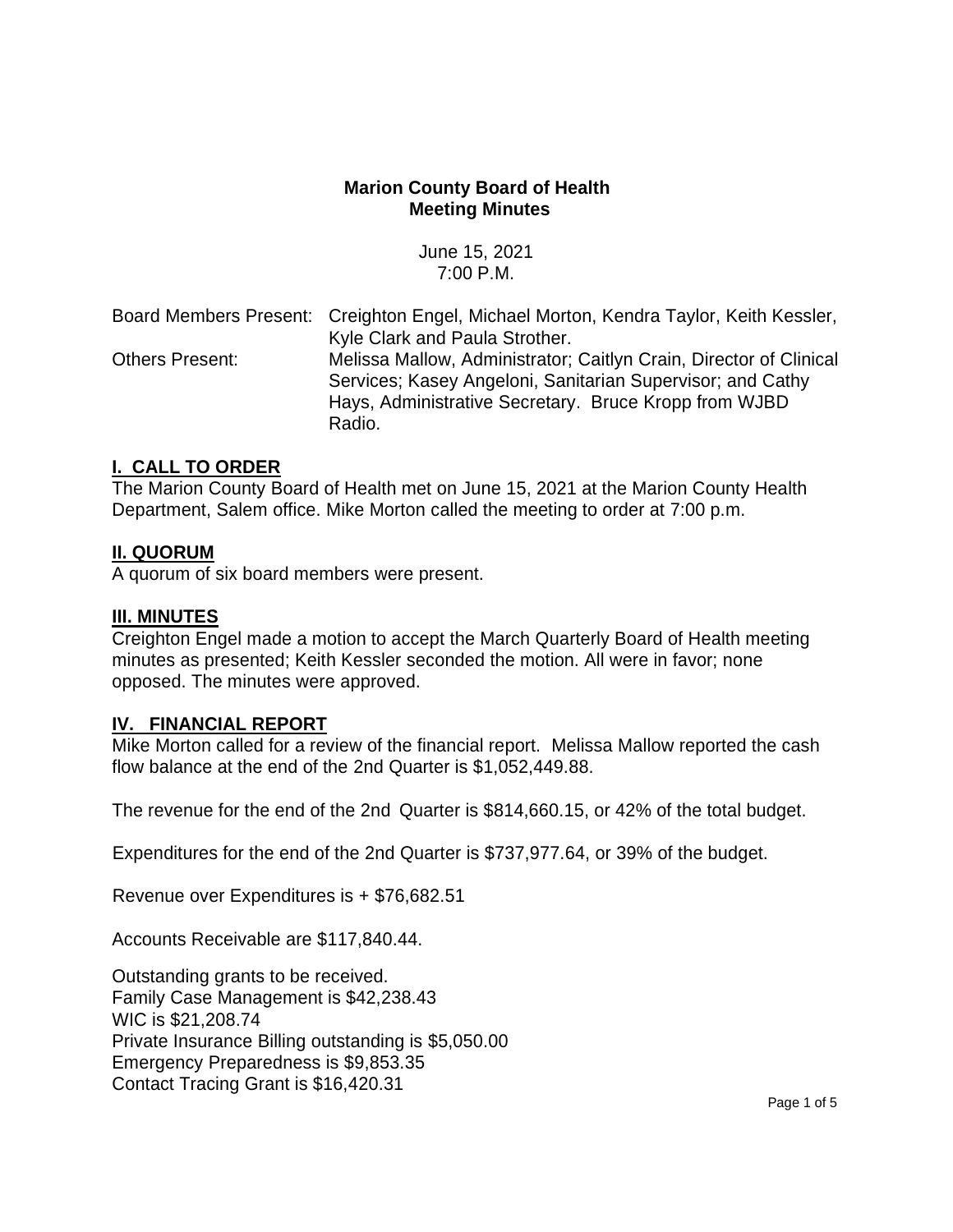Kendra Taylor made a motion to accept the financial report; Paula Strother seconded the motion. All were in favor; none opposed. The financial report was approved.

#### **V. Old Business**

# **a. December Board Meeting Date**

 The Board agreed the December Board Meeting Date would be Tuesday, December 21, 2021.

# **VI. NEW BUSINESS**

#### **Activities:**

**1. Environmental Health: Kasey Angeloni, Supervising Sanatarian** This quarter environmental health has completed 137 food routine inspections and issued 54 permits. 25 septic permits issued and 5 complaints investigated. Dan Tahtinen has completed all school inspections. Dan plans to start Long Term Care facilities inpsections.

Vector monitoring will be begin soon as well.

# **2. Nursing:**

#### **a. Caitlyn Crain, Director of Clinical Services**

STD Testing continued to be suspended due to COVID.

 284 positive COVID-19 cases were reported this quarter. March – 97 April – 129  $May - 58$ 

 COVID-19 Vaccines Administered this quarter was 2,030. Total vaccines the health department administered from January 4, 2021 to June 14, 2021 are 6,519.

 The Naloxone/Narcan program is in effect. Target groups are individuals at risk of an opioid overdose, as well as their family and friends, and to others who may assist an individual suffering an opioid-related overdose. The Narcan kit is free, and can be anonymous. We provide a short training, and there are training brochures that go with the medication.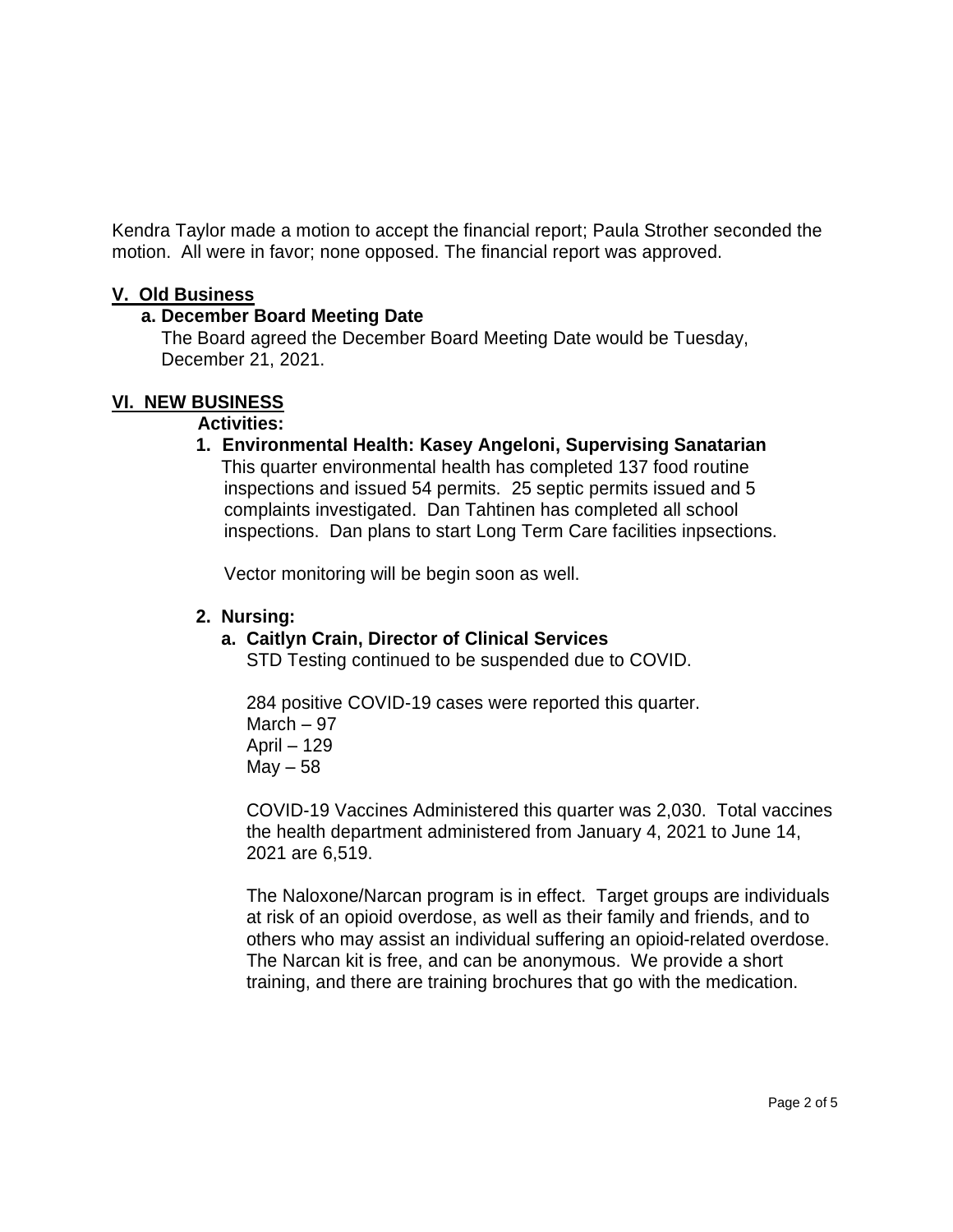#### **b. Terri Adams; Director of Family Services, Presented by Melissa Mallow**

WIC caseload has stayed in the 90<sup>th</sup> percent this quarter. Seeing some clients in the office and some still over the phone. Department of Health and Human Services has extended the physical presence waiver through August.

As of June 1<sup>st</sup>, WIC Program has increased the dollar amount for fruits and vegetables for WIC clients to \$35.00 per person through September 30th, 2021.

 Holly Smith, RN one of our Maternal Child Health Nurse's resigned due to moving out of state. Currently, working on getting applications for the job.

 Kristie Brown, RN is in the process of training for our hearing and vision program. Once her training is complete, Kristie will take over the hearing and vision program.

# **4. Administration: Melissa Mallow**

#### **Grants**

 Melissa has started writing the FY22 grants. Currently the health department has been approved for the WIC grant \$243,207.00, Breastfeeding Peer Counselor \$35,500.00, WIC Farmer's Market \$1,000.00. The Contact Tracing Grant has been extended to December 31, 2021, was supposed to end on May 31, 2021; due to local health departments having issues with spending that large amount of money, the grant period was extended.

 FY20 Audit: Mark Vaughn and Morgan Rose from Franklin and Vaughn were at the office on June 14, 2021 to start on the audit.

# **COVID-19**

Beginning of 2<sup>nd</sup> quarter, the health department continued doing small clinics in our Salem office on Monday's and Wednesday's and doing mass vaccination clinics at Calumet Street Christian Church in Centralia and First Christian Church in Salem. As the demand for the vaccine decreased, the health department stopped doing the mass vaccination clinics and offered the COVID-19 vaccine at our Salem office by appointment only. In June the health department no longer require appointments and the public can walk-in to the Salem office and receive their Moderna or Johnson & Johnson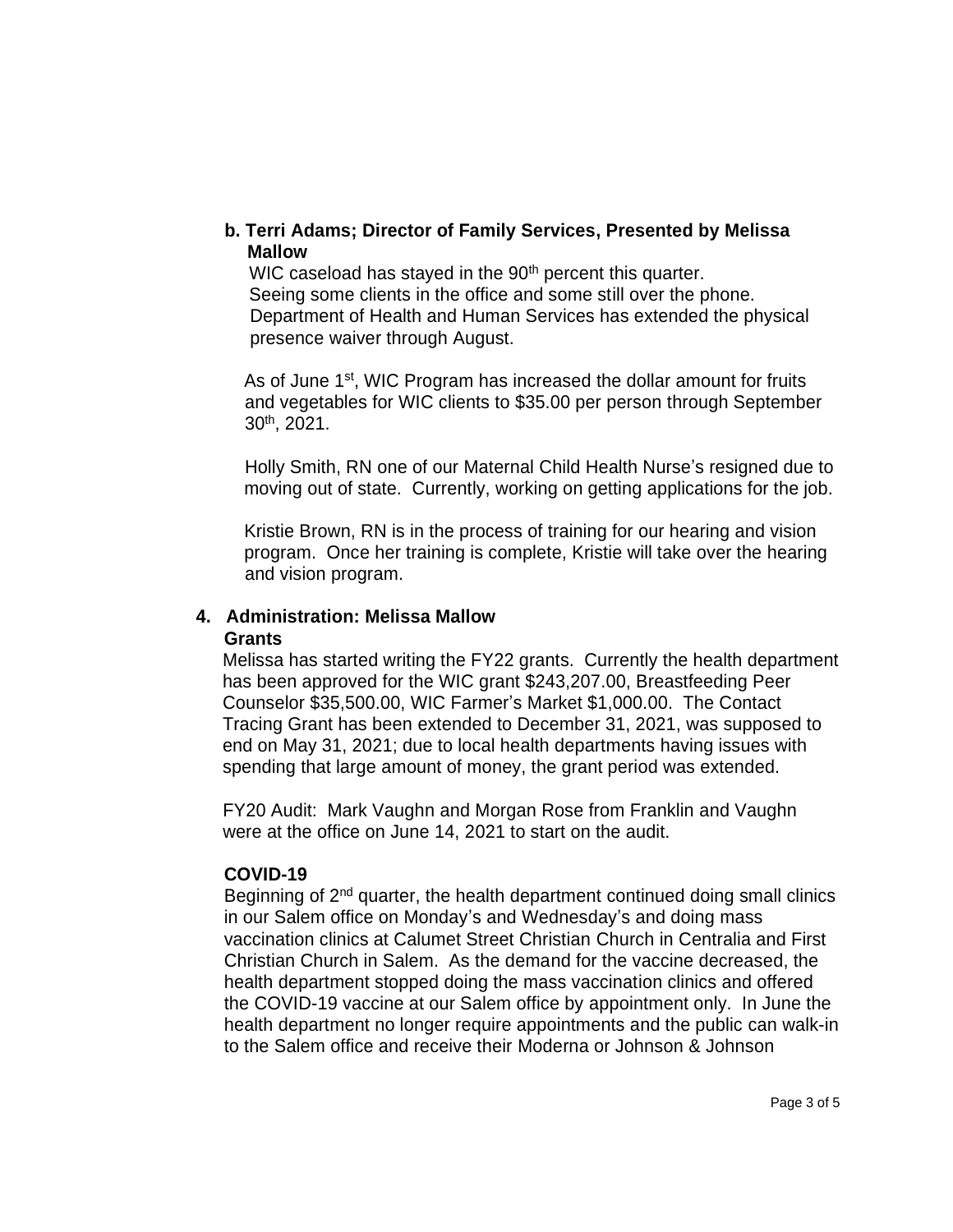COVID-19 vaccination.

Sunday, April 25<sup>th</sup>, the health department and the Illinois National Guard hosted a first dose Moderna Mass Vaccination Clinic at the Moose Lodge in Centralia. 57 people were vaccinated. On Sunday, May 23, the health department and the Illinois National Guard hosted a second dose Moderna clinic and a Johnson & Johnson clinic at the Centralia Moose Lodge. 2 Johnson & Johnson doses were given and 39 second dose Moderna doses were administered.

The health department has started to vaccinate the inmates at the Marion County Jail with Johnson & Johnson vaccine. June  $17<sup>th</sup>$  the health department will begin to vaccinate home bound Marion County residents with the Johnson & Johnson vaccine.

At this time Marion County's weekly positivity rate is 1.3% and Region 5's positivity rate is 0.7%. Marion County has had 4 residents who tested positive for the B.1.1.7 UK(Alpha) variant. All have recovered. The entire state is now in Phase 5 of the Restore Illinois Plan. Phase 5, there are no capacity limits for businesses and venues.

Marion County Vaccine Statistics: There has been 21,744 COVID-19 vaccine doses administered in Marion County. 10,991 Marion County residents are fully vaccinated, which is 29.22% of the county's population. In Marion County, 29.04% of our 16-64 years old have been vaccinated and 70.65% of our 65 years and older population have been vaccinated. In Illinois, there has been more than 12 million COVID-19 vaccinations administered.

#### **VII. 2022 RAISES**

Ms. Mallow presented a 3% raise to the Board of Health for all staff for FY22. The Board went into Closed Session to discuss Exception 1). Personnel Matters.

The Board came out of Closed Session and Keith Kessler made a motion to accept the 3% FY22 raise; Creighton Engel seconded the motion. Kendra Taylor stated to raise minimum wage to \$12.00. All were in favor; none opposed. The 3% FY22 raises was approved.

#### **VIII. CLOSED SESSION**

At 7:26 Michael Morton requested to go into closed session to address Exception 1.) Personnel Matters.